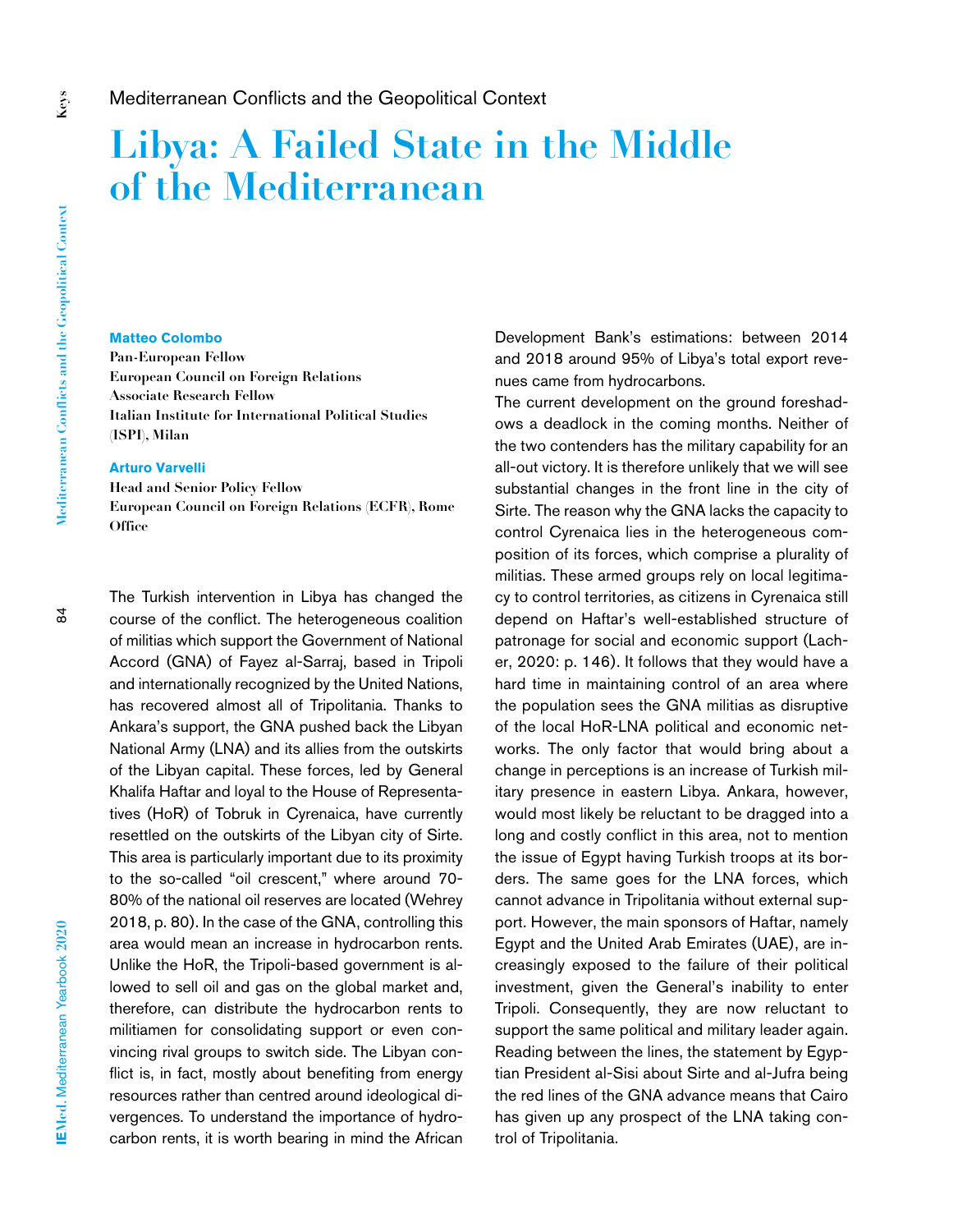Based on the previous analysis, we hypothesize that we are now entering a new phase of the conflict, characterized by three key features. First, the conflict is moving towards localized clashes in specific areas (*e.g. the Sirte region*). Second, external powers are becoming increasingly important for determining the dynamics of the conflict. Third, there seems to be a trend toward external powers using their influence to de-escalate the conflict when necessary through diplomatic initiatives. The described scenario is similar to that of Syria, where, since 2019, hostilities have been mostly limited to a few specific areas (*e.g. Idlib, the northeast*), and fights have erupted due to state-led initiatives and not because of local dynamics (*e.g. Operation Olive Branch*). Finally, key countries involved in the conflict have agreed on deescalating the violence when necessary to achieve short-term truces (*e.g. the Astana process).*

#### **MENA Powers Increasing Their Influence**

The recent change in the Libyan conflict epitomizes the increasing influence of MENA powers *vis-à-vis*  global and European ones. As Dacrema (2020, p. 15-36) correctly points out, the current distribution of forces in Libya reflects one of the main geopolitical rifts in the region. Such a rift revolves around the political, economic and symbolic leadership of the Arab Sunni majority states: Turkey and Qatar endorse a model based on an interpretation of political Islam inspired by the Muslim Brotherhood. More specifically, Ankara and Doha support political change for the states of the region through electoral victories of Islamist parties within a republican system. This bottom-up approach is very challenging for most states in the area, as it translates into a change of the status quo for military-led regimes and monarchies alike. On the contrary, Saudi Arabia, the United Arab Emirates (UAE) and Egypt aim to preserve the current political status-quo and support a more conservative understanding of political Islam. More specifically, they do not see Islam as a force for political change, but as a reference in matters of public morality. Moreover, they advocate for a top-down approach to political Islam in which governments preserve the public morality of their citizens. They thus oppose any political group, including Islamist parties, which calls for a societal change inspired by their own interpretation of

political Islam. In the Libyan context, Turkey and, to a lesser extent Qatar, back the GNA, which is also supported by militias ideologically linked to the Muslim Brotherhood. On the other hand, Egypt, UAE and, to a lesser extent, Saudi Arabia, are among the main sponsors of the HoR-LNA.

Ankara recruited thousands of mercenaries to support the GNA. Perhaps more importantly, Ankara provided weapons, defence systems and unmanned combat aerial vehicles (UCAV) to the GNA. These drones were key in targeting Haftar's bases and supply lines (Megerisi, 2020). Thanks to its NATO membership, Turkey enjoys access to far more advanced technology than that of its rivals in Libya. Ankara's advantage in this regard has been a real gamechanger in the conflict. Moreover, Turkish intervention cannot only be explained by its ideological support for Islamist-inspired militias of the GNA, as it also has political and economic incentives. From a political perspective, Turkey perceives itself as an assertive regional power with legitimate ambitions in the eastern Mediterranean region, and it considers Egypt as its main rival. In the short term, Turkey is aiming to consolidate its presence in Libya by strengthening its links with local politicians. Its longterm objectives, however, are much more ambitious: Ankara is seeking to gain access to two military complexes in Libyan territory, namely the airbase of al-Watiya and the naval base of Misrata. The main economic motivation driving Turkey's intervention in Libya can be understood in light of the current rivalry for gas in the eastern Mediterranean. The basin countries (Egypt, Israel and Cyprus), which do not have a positive relationship with Turkey, have instituted the Eastern Mediterranean Gas Forum (EMGF) and discussed building a gas pipeline (EastMed) from the main extraction fields to Greece and then Italy, excluding Turkey. The agreement between Ankara and the GNA on the delimitation of the exclusive economic zone (EEZ), which shortly preceded the Turkish intervention in Libya, should be understood in this specific regional context (Colombo and Dentice, 2020). From Ankara's viewpoint, the agreement gives it the right to conduct gas explorations in a sea area which Greece considers part of its EEZ and, more importantly, it links the borders of the EEZs of the two countries. It follows that any pipeline which brings gas to Europe would have to transit either in the Turkish or the Libyan EEZ. Although Ankara cannot ob-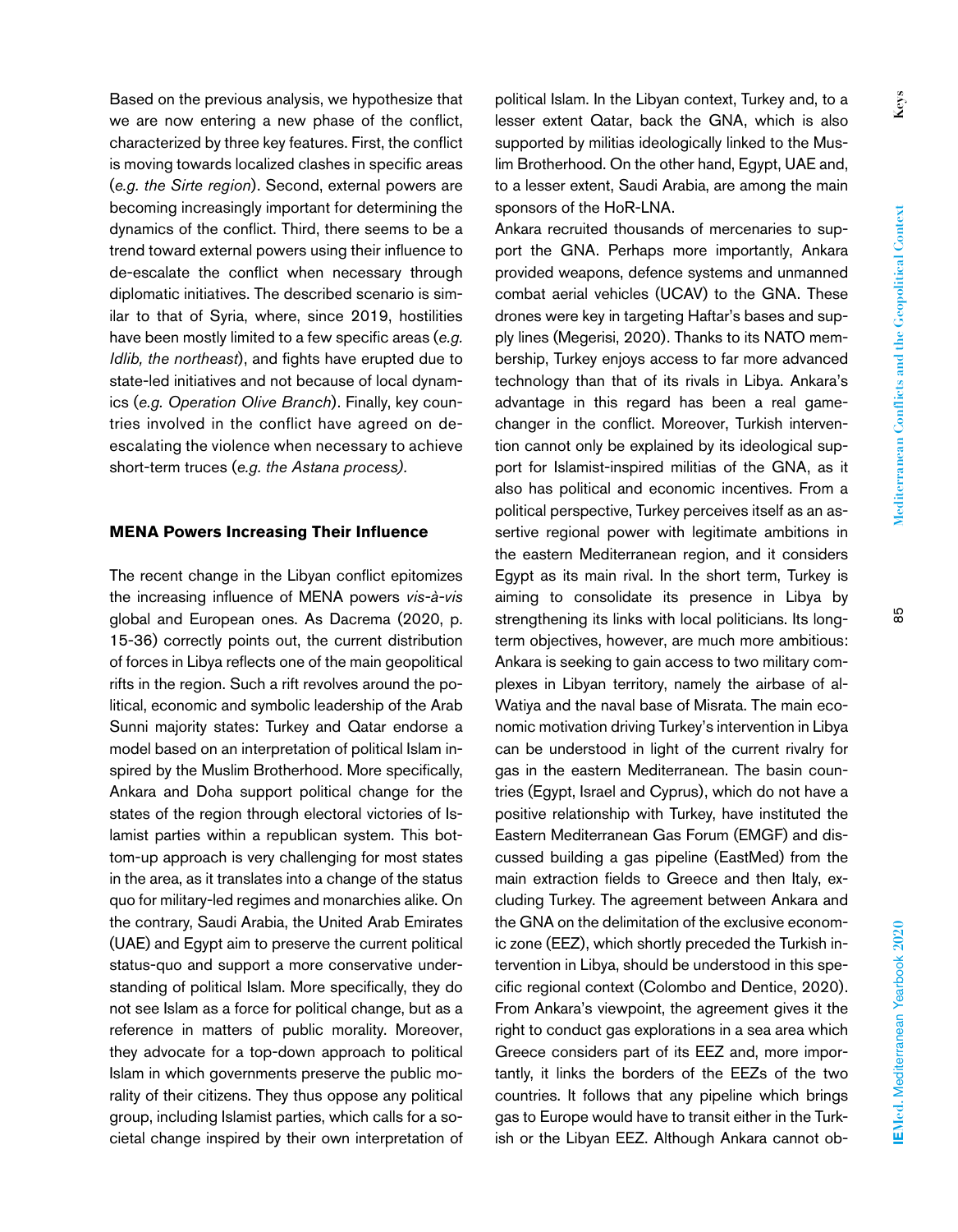struct the construction of the EastMed pipeline, it can put up legal pretexts to slow it down, and any construction delay would make such infrastructure less profitable. Another economic motivation behind the Turkish intervention in Libya is wanting to increase its share in the local energy market.

In the Libyan context, Turkey and, to a lesser extent Qatar, back the GNA, which is also supported by militias ideologically linked to the Muslim Brotherhood. On the other hand, Egypt, UAE and, to a lesser extent, Saudi Arabia, are among the main sponsors of the HoR-LNA

On the opposite side, Egypt and the UAE have provided strong political and military support to the LNA of General Haftar. These states treated the Tobrukbased chamber as the legitimate representative of Libya and have established strong links with the main political actors of the HoR. Moreover, they have supposedly provided military equipment, including several jets, and might have even carried out operations with their own jets. Recently, some aircraft have targeted the al-Watiya airbase, where GNA and pro-Turkey forces were stationed. Their support was decisive in the military advance of Haftar to Tripoli in 2018-2019, and it is still in place now. Along with the regional and ideological struggle against the Turkish-Qatar front, these two states have several political and economic interests to preserve in Libya. Politically, Cairo sees the establishment of a GNA government with an Islamist component at its border as a threat to its internal security due to its harsh opposition to the Muslim Brotherhood. Egypt is also aiming to prevent the risk of instability at its border, given its potential to create the conditions for attacks of jihadist groups on its national territory. From an economic point of view, Egypt is concerned for its Libya-based citizens, which came to about 750,000 in 2015, in a population of just over 6.9 million inhabitants. Furthermore, Cairo is considering the opportunity of exploiting Libyan oil in the future,

as its internal production does not cover overall demand, although it is not currently possible for the HoR to sell oil on the international market. Given the UAE's attempts at diversifying its income source, Libya is an investment opportunity for the energy, logistic and transport sectors, as well as a gateway to the Mediterranean region.

# **The Position of European Countries and Global Powers**

Recent developments in the Libyan conflict resulted in a decrease in the influence of the main European countries. On the pro-GNA side, Italy has been the main ally of the Tripoli government until 2019. Rome is still one of the key supporters of Fayez al-Sarraj, but it has also opened a channel for dialogue with General Haftar. At the current stage, this policy has not yet produced a positive outcome. The GNA perceived the Italian stance as ambivalent and has therefore strengthened its relationship with Turkey. Furthermore, al-Sarraj declared that his government asked Italy for weapons, but the Conte government refused to give them. Despite the current setback, Italy remains a key player in the Libyan conflict, as a large number of the local oil and gas fields are operated through ENI: the main Italian Energy Company. In July 2019, the Italian ambassador to Libya, Giuseppe Buccino Grimaldi, estimated that ENI still controls around 45% of Libyan oil and gas production. It follows then that the ENI has a strong economic and political presence in the country. As a consequence, the economic goal of Italy in Libya is to preserve its interest in the energy sector and many others. Moreover, Rome aims to keep its political influence in Tripolitania to preserve its cooperation with local authorities in fighting terrorism, illegal smuggling and, more importantly, illegal migration. Besides Italy, two other states have a potential mediation role in the Libyan crisis thanks to their existing channel of dialogue with both sides: Germany and the US. Germany has been the main promoter of the Berlin conference, which was a diplomatic initiative for a resolution of the Libyan conflict. The US is gradually regaining some interest in the Libyan issue, as its participation in the Berlin conference indicates. Washington might take a more assertive mediation role in the coming years.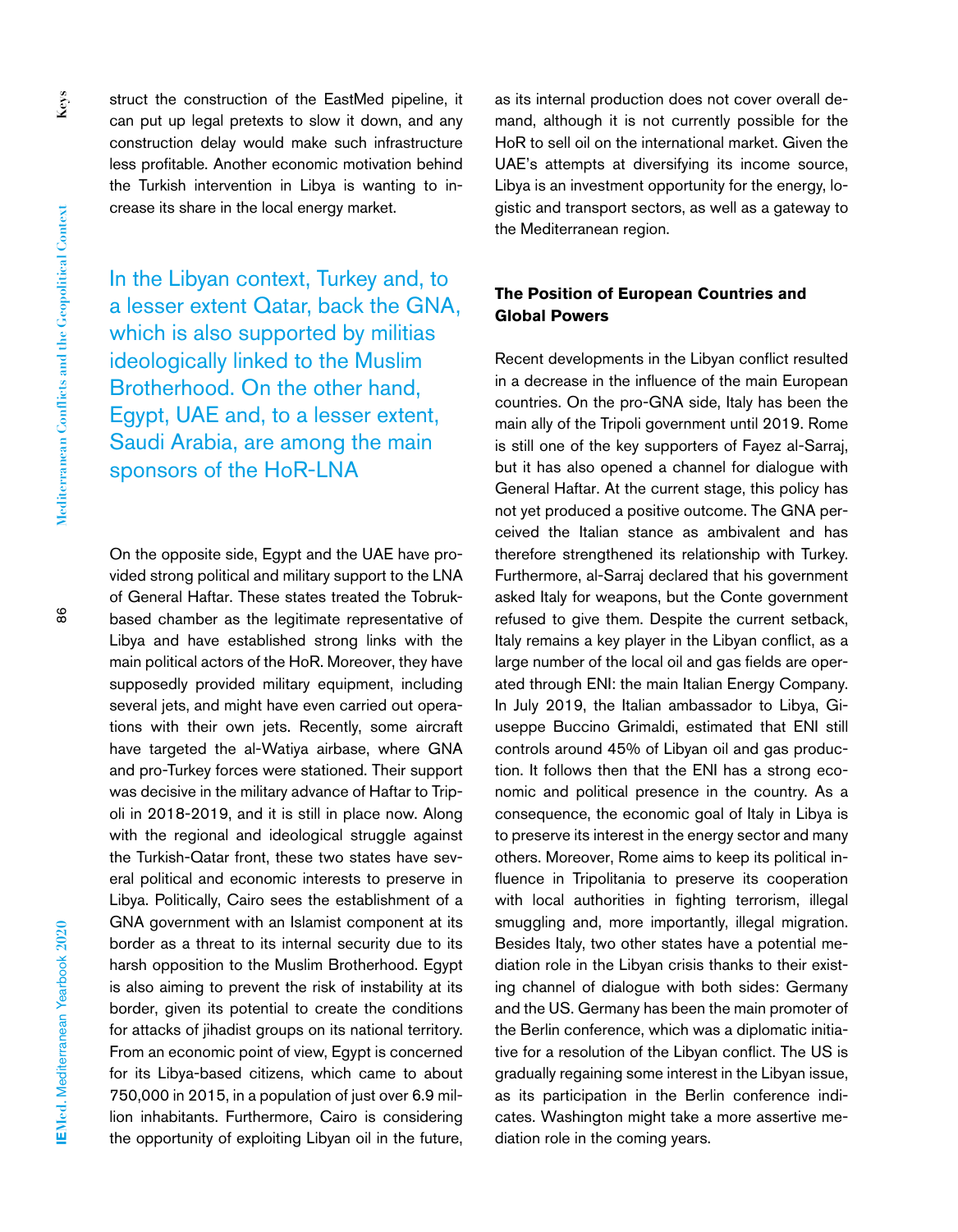Cairo sees the establishment of a GNA government with an Islamist component at its border as a threat to its internal security due to its harsh opposition to the Muslim **Brotherhood** 

On the pro-HoR-LNA side, France and Russia have had a positive relationship with the ruling powers in the east, including with General Haftar. For Moscow, such support translated into the deployment of the Wagner mercenaries and, according to US sources, that of fighter jets. France has also been accused of providing weapons to General Haftar. The main strategic interest for both countries has been to limit Turkish efforts to increase its influence in the entire Mediterranean region. There are also some political and economic motives which are specific to the two countries. Russia's political goal in the area mostly revolves around increasing its overall political and economic influence in the Mediterranean region, eventually by establishing a naval base in the Cyrenaican city of Tobruk. However, it is worth mentioning that Moscow considers Libya less central than Syria in such a strategy. Furthermore, Russia is interested in having a stake in the energy sector and, eventually, in the reconstruction of the country. For France, the political motivation for supporting HoR-LNA has been mostly associated with its ambition to gain influence in the country at the expense of Italy. The main economic reason reflects the political one, which is to gain a higher share in the local economy, especially in the energy sector. Turkey's current setback puts France in an uneasy position, as it prevents Paris from profiting from its political investment.

### **Current Changes in Local Dynamics**

The local dynamics within the pro-GNA and the pro-HoR-LNA power bases retrace the fault lines generated by international quarrels. In the first group, the Misrata-based militias have emerged as the most influential political and military force. Traditionally, these armed groups have a strong relationship with

Italy, but some of them are ideologically influenced by the Muslim Brotherhood. It follows that the current increase in Turkey's role in the west might lead more local groups to look to Ankara for political support and legitimation. In this sense, it is worth pointing out that part of the population in the city is made of the so-called "kouloughli," the sons and daughters of Ottoman men and local women. For many Misratans, this might not be a salient aspect of their identity, but for others it might reinforce a feeling of cultural affinity with Turkey. A change in the internal power structure might also be reflected in the emergence of new political actors at the top of the government hierarchy, such as the current Interior Minister Fathi al-Bashagha. Another area of competition between Turkey and Italy in the GNA-controlled territory is Tripoli. In the capital, there are some militias which are ideologically close to Salafi-Mahkdali ideology, such as Rada, while others are less connoted, such as the Tripoli Revolutionaries Brigade. In spite of a long-standing tradition of Makhdalis looking to Saudi Arabia as their ideological reference point, they might now look to Turkey due to its role as the main sponsor of political Islam. The other militias, instead, will look to any foreign states according to what suits them best.

When looking at the pro-HoR-LNA field, Haftar's inability to conclude its advance towards Tripoli has produced a change in the balance of power. As Haftar cannot realistically conquer the capital, where the ministries which distribute the rents are located, he has lost his *raison d'etre* in the eyes of his international sponsors. These countries have realized that the only way to preserve their interest, at least partially, is to push the HoR-LNA to mediate with the GNA. In such a scenario, Haftar cannot have a mediating role, since his exclusion from the dialogue is a necessary precondition for the GNA to sit at the negotiating table. HoR leaders, who are less committed to the LNA forces, are, therefore, likely to acquire importance in the future. This is also suggested by the increased participation of the HoR President, Aguila Saleh, in diplomatic meetings, including those with the Foreign Ministers of Russia and Italy. The new international standing of the current HoR President was evident in the press conference in the aftermath of the launch of the Cairo initiative, which featured Saleh together with Haftar on the same stage. In a nutshell, HoR-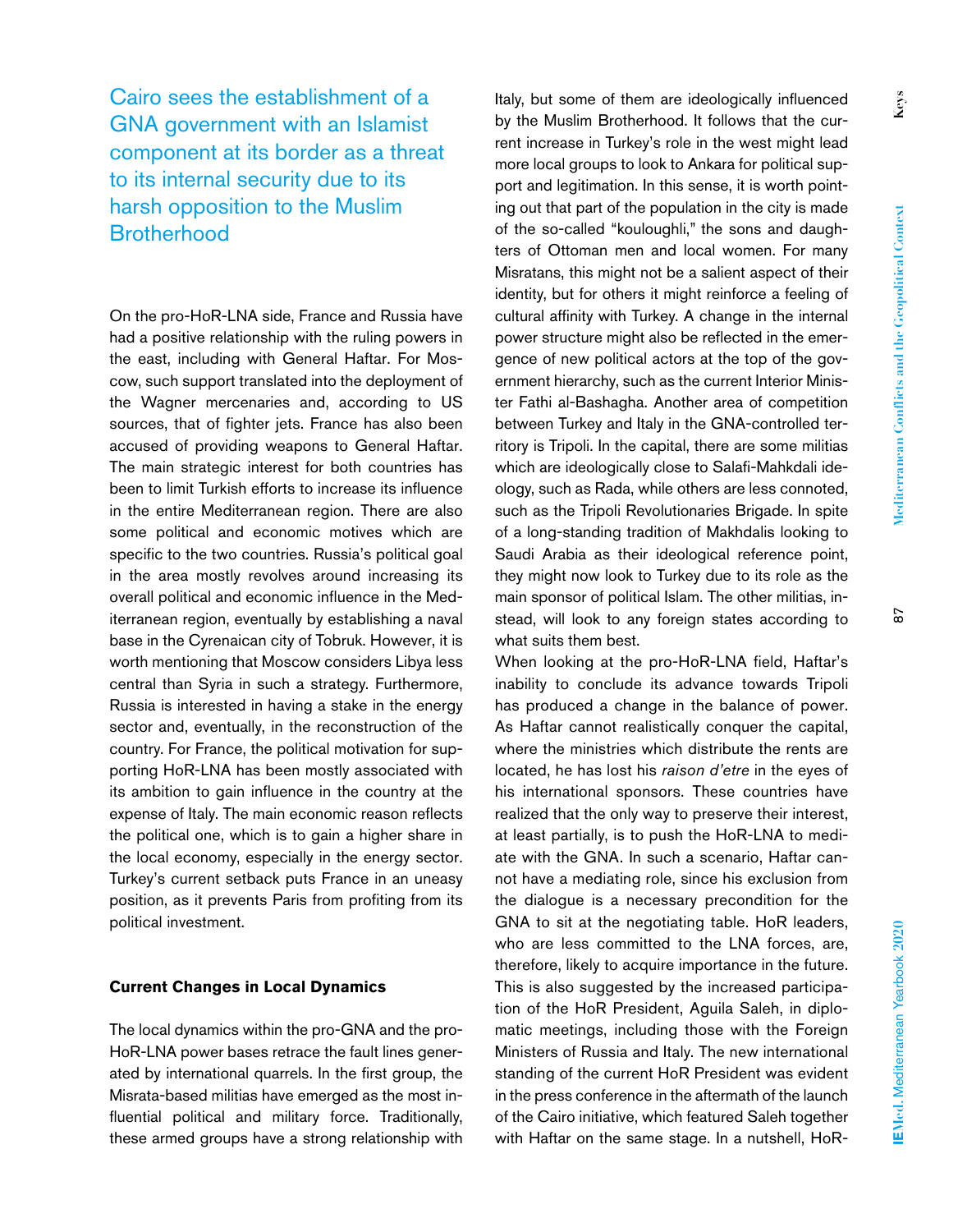LNA supporters will increasingly endorse Saleh in the coming months, as the current military stalemate boosts chances for dialogue between GNA and HoR representatives.

## **Policy Options for the Main European Countries and Institutions:**

The current stalemate opens a window of opportunity for the four main European countries (*Italy, France, UK, Germany*) and the European institutions to play a decisive role in Libya. For the first time, the Big Four all have an interest in promoting a political solution to the current crisis. Italy lost its role as the main sponsor of the GNA due to the Turkish initiative, and it could finally reap the benefits of its efforts to carve out a role as mediator between the two parties in recent months. France missed its chance of increasing its influence in Libya, due to the LNA's withdrawal from Tripolitania. It must now preserve its interests in Cyrenaica and Fezzan through mediation. Germany and the UK are committed to a stable and unified Libya to prevent regional instability and illegal migration. Within this scenario, there are three policy recommendations for the aforementioned European countries, which are:

#### *Engaging and Containing Turkey*

The four main European countries and European Union (EU) institutions should articulate a clear position on Turkey's current activism in Libya and the Mediterranean region. On the one hand, they should take a more cooperative stance to Ankara by recognizing some of its interests as legitimate. On the other, they should hold Turkey accountable for its unacceptable interference in the Mediterranean region. European countries and EU institutions should recognize that Turkey will inevitably be an influential player in defining Libya's future and should accept that, being a NATO ally, it will most likely access an airbase and naval base in the country. This acknowledgment, however, should not come without a cost. Europeans could ask Turkey to renounce any exploration claim over the EEZ of Greece and part of Cyprus in the eastern Mediterranean and to halt its support of the ongoing military operation in Sirte. Such a clear stance would help better define the European position towards Ankara, which has so far been characterized by the ambiguity of treating Turkey sometimes as a partner and at others as a regional rival. By following the line of action suggested above, the main European countries and EU institutions make it clear that they consider Turkey as a partner with legitimate interests, as long as it does not cross certain specific red lines. Given that Ankara's ambitious foreign policy goals are currently being hampered by the economic crisis, it is plausible for Ankara to eventually agree – albeit reluctantly – to the suggested approach.

The current stalemate opens a window of opportunity for the four main European countries and the European institutions to play a decisive role in Libya

### *Fostering a Ceasefire in Sirte*

The main European countries and EU institutions have an overall positive relationship with the countries currently involved in Libyan affairs. As a result, they do have the political capital for pushing more assertively for a ceasefire. The first step should be achieving a local truce in Sirte. Given the current state of affairs, this is a realistic objective given that none of the contenders has the military strength to accomplish an all-out victory. The second step should be initiating a discussion with Turkey, Egypt and the UAE. Central to this discussion should be establishing the exact location of the armistice line with the inclusion or exclusion of some of the hydrocarbon fields and refineries in the HoR-LNA and GNA-controlled areas. The third step should be applying diplomatic pressure to reopen those fields, whose exploitation would greatly benefit Libyan citizens both in the west and the east. The fourth and final step is providing a platform of discussion between the GNA and the HoR-LNA on the extraction, process and export of hydrocarbons, which would be beneficial for both sides. Such steps would pave the way to a more ambitious plan, namely finding a broader political solution to the Libyan crisis. How